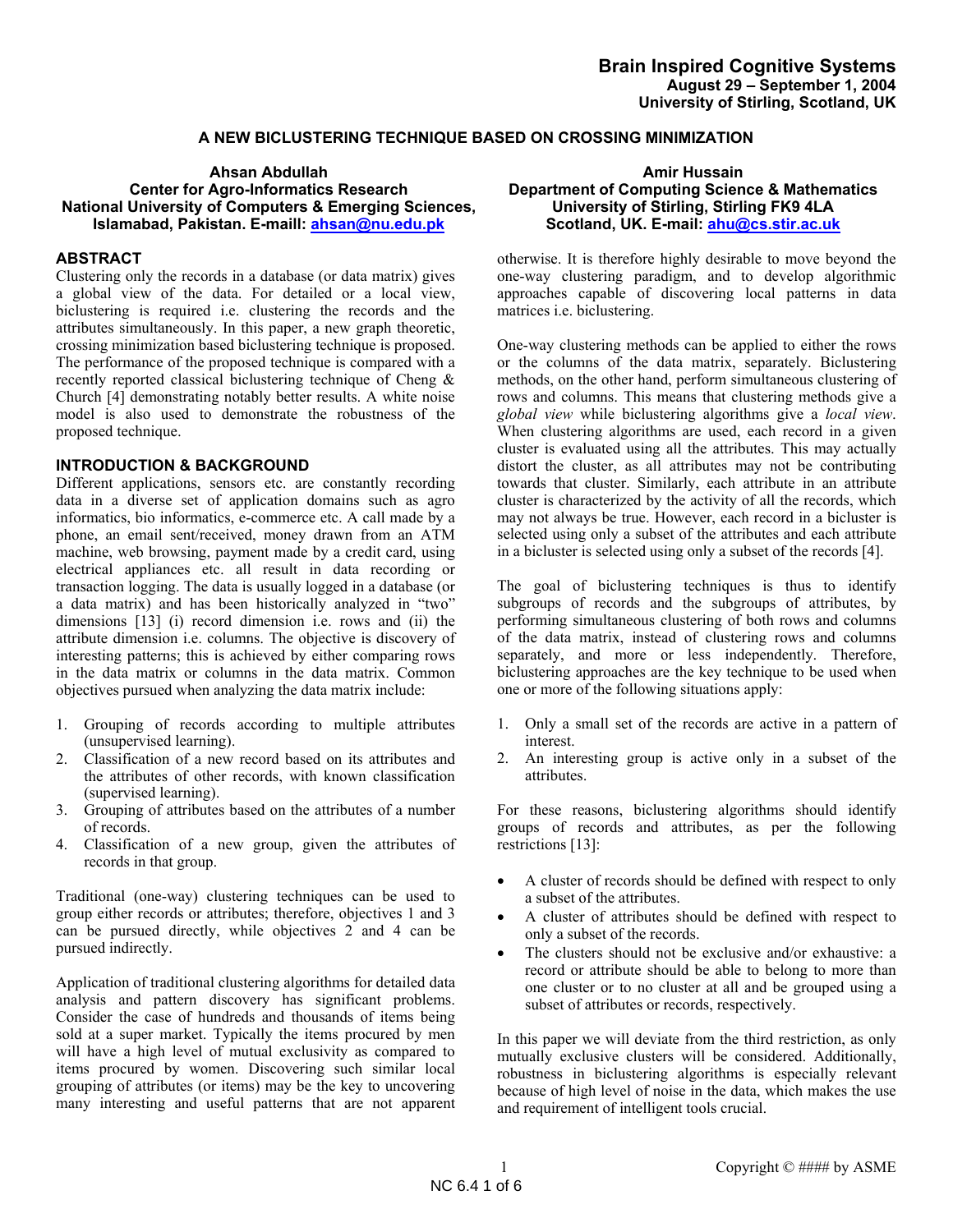### **2.0 PREVIOUS WORK**

Biclustering was introduced in the seventies by Hartigan [9]. Crossing minimization paradigm was first used for clustering by Abdullah and Brobst [2], but only for one-way clustering. Although the complexity of the biclustering problem depends on the exact problem formulation, and specifically, on the quantification measures for bicluster evaluation, almost all interesting variants of this problem are NP-complete. Therefore, instead of coming up with exact algorithms, the pragmatic approach would be to come up with heuristics or approximation algorithms. In this regard, the researchers have used different approaches to solve this problem, which can be divided into five classes as follows (in view of space constraint details are not given here, interested reader is referred to [13]):

- 1. Divide and Conquer
- 2. Greedy Iterative Search
- 3. Exhaustive Bicluster Enumeration
- 4. Distribution Parameter Identification
- 5. Iterative Row and Column Clustering Combination

# **3.0 DEFINITIONS, AND MODEL FORMULATION**

The input data for a clustering problem is typically given in one of the two forms as described by [8]:

- Data matrix (or *object-by-variable structure*) S is an *n*   $\times$  *p* matrix, where corresponding to each of the *n* objects there are *p* variables, also called measurements or attributes. Usually  $n \gg p$ .
- Similarity (or dissimilarity) matrix (or *object-by-object structure*) is an  $n \times n$  symmetric matrix, which contains the pair-wise similarity (or dissimilarity) that is usually computed from *p* for all pairs of *n* objects.

Because of the nature of the problem, in this paper, only data matrix will be considered.

Let S correspond to the matrix representation of a weighted bipartite graph, such that each row of the data matrix corresponds to a vertex of the bipartite graph in one partition, and each attribute of the data matrix corresponds to a vertex of the bipartite graph in the other partition. Note that  $S$  is unlikely to be symmetric. To get a simple graph from a weighted graph, edge weights are discretized. This consequently converts S into a binary data matrix denoted by  $S_B$ . Note that the transformation of  $S$  to  $S_B$  is like a double edged sword, as this may result in removal of weak and un-interesting relationships, even noise. However, this can also result in loss of actual data too, as it is very difficult to differentiate between noise and data.

Let the bipartite graph (bi-graph) corresponding to  $S_B$  be denoted by  $G_B$ , most likely  $G_B$  will not consist of pure clusters and zero noise. However, to facilitate defining the model, it is first assumed that the data matrix consists of pure disjoint clusters and zero noise, with perfect grouping of rows and

columns corresponding to the clusters. Such a data matrix is denoted by  $S_{B}^{*}$  and the corresponding bi-graph denoted by  $G^*_{B}(V_0, V_1, E)$ .  $G^*_{B}$  will be a union of bipartite graph cliques i.e.  $K_{i,j}$  and  $V_0$ ,  $V_1$  is the bipartition of vertices of  $G*_{B}$  such that  $V_0 \cap V_1 = \emptyset$ . E is the edge set such that  $e = |E|$ . As two-way clustering (or biclustering) is being considered in this paper i.e. clustering the rows and columns of  $S$ , therefore,  $i \ge j$  for  $K_{i,j}$ and  $n = |V_1| + |V_0|$ . Density of G<sub>B</sub> is denoted by  $\delta$  i.e.  $\delta(G_B)$  =  $e/(|V_1| \times |V_0|)$ .

Let a bi-graph drawing (or layout) of  $G*_{B}$  be obtained by placing the vertices of  $V_0$  and  $V_1$  on distinct locations on two horizontal lines  $y = 1$  i.e. TOP (top partition) and  $y = 0$  i.e. BOT (bottom partition) in the XY-plane, respectively. The vertices of every clique are located on consecutive x-coordinates for TOP and BOT partitions i.e. in the same neighborhood. Now draw each edge with one straight-line segment which connects the points on  $y = 0$  and  $y = 1$  where the end vertices of the edges were placed. This will result in a bi-graph drawing, in which only those edges intersect, that belong to the same clique. Let  $\varphi^*$  be the bi-graph drawing corresponding to  $G^*_{\text{B}}$  and the order of vertices in the bipartitions V<sub>0</sub> and V<sub>1</sub> is denoted by  $\pi^*$ <sub>0</sub> and  $\pi^*$ <sub>1</sub>, respectively. Note that for  $K_{i,j}$  (as a convention) it will be assumed that the vertices in bi-partition *i* will be placed in TOP and the vertices in *j* will be placed in BOT. For more on graph drawing reader is referred to [3].

Let the order of vertices in the bipartitions  $V_0$  and  $V_1$  of  $G_B$  be denoted by  $\pi_0$  and  $\pi_1$ , respectively. Let  $\Phi(G)$  denote the set of all possible bi-graph drawings of the bi-graph  $G_B$ . Thus the optimum biclustering problem is defined as: given a bi-graph  $G_B$  (V<sub>0</sub>, V<sub>1</sub>, E) find  $\varphi^*$  among  $\Phi$  (G) with <u>relative</u> permutation of vertices  $\pi^*_{0}$  and  $\pi^*_{1}$ .

Relative permutation of vertices means vertices of a cluster remain in their cluster neighborhood, and do not cross cluster boundaries. For example, if vertices labeled {2, 5, 9, 1} and {3, 7, 6, 4, 8} correspond to two clusters C1 and C2, then the relative ordering of vertices within the cluster is unimportant. However, cluster quality deteriorates when noise causes (say) vertex 5 to move from C1 to C2.



Real data sets will always have noise and disorder. Therefore, as a first step towards modeling non-ideal data sets, the vertices in each bipartition of  $G*_{B}$  are now randomly permuted. Figure-1(b) shows the  $G^*_{B}$  of Fig-1(a) with vertices randomly permuted. Figure-2(b) shows the corresponding  $S_B$ .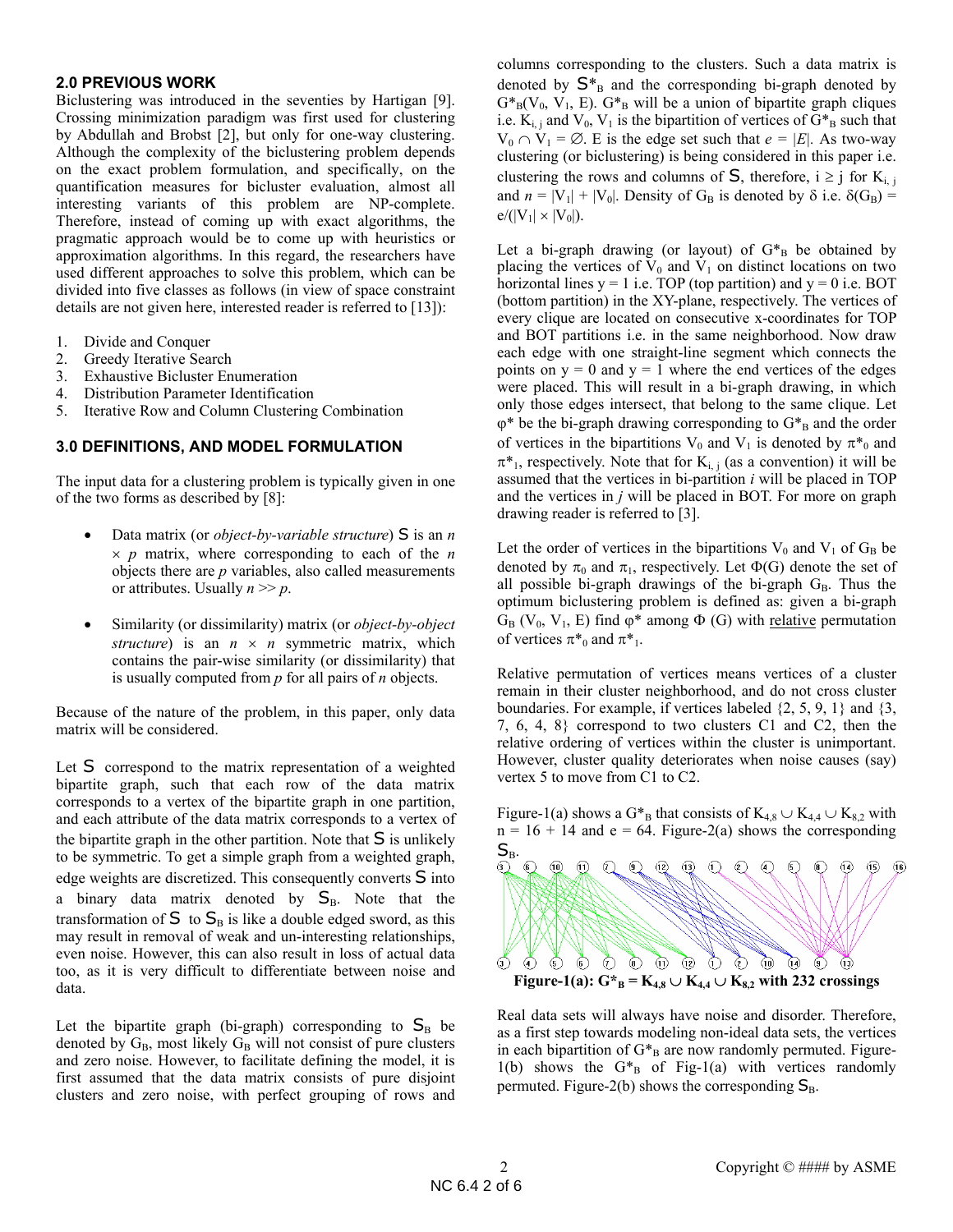

Now the second step towards non-ideal data sets i.e. "contamination" of  $G_B$  by randomly adding edges (white noise) between  $v \in V_0$  (i.e. TOP) and  $u \in V_1$  (i.e. BOT) with probability  $\alpha_E$  <  $\frac{1}{2}$ . Similarly, edges are also randomly removed (white noise) from each of  $K_{i,j}$  with probability  $\alpha_{I} < \frac{1}{2}$ resulting in  $G_B$  such that  $\alpha_E = \alpha_I$ . The effect of these operations on  $S_B$  would be replacement of 1's by 0's for  $\alpha_E$  and replacement of 0's by 1's for  $\alpha$ <sup>I</sup> (the original 0's not the converted 0's).

The effect of white noise is demonstrated in Figure-2(c) that shows the input  $S^*_{B}$  of Figure-2(a) with  $\alpha_E = 0$  and  $\alpha_I = 0.25$ , note that the corresponding effect on  $G_B$  will be removal of edges. Figure-2(d) shows  $S^*$ <sub>B</sub> of Figure-2(a) with  $\alpha_E = 0.25$ and  $\alpha_{I} = 0$ , note that the corresponding effect on G<sub>B</sub> will be addition of edges across cliques. The collective effect of  $\alpha_{E}$  =  $\alpha_I = 0.25$  is shown in Figure-2(e) which is  $S_{\text{B}}^*$  with noise. Permuting the vertices of the bi-graph corresponding to Fig-2(e) generates an isomorphic graph drawing, and the corresponding data matrix is shown in Figure-2(f). Note that Figure-2(f) without color or grey coding (showing cluster classification) would correspond to real data. The objective of this paper is to demonstrate the working of a technique, that takes as input  $S_B$  similar to Fig-2(f), and using a CMH reorders the rows to generate an output similar to Fig-2(e) i.e.  $S_{B}^*$ .



Let  $G_B^+$  denote the isomorphic graph as a result of using Crossing Minimization Heuristic (CMH) on  $G_B$  and the corresponding bi-graph drawing be  $\varphi^+$ .  $S^+$ <sub>B</sub> is a visualization of the clustering solution generated after running CMH on  $G<sup>+</sup><sub>B</sub>$ . Note that for *n* and *e* in hundreds  $\varphi$  (similar to Figure-1(b)) is visually meaningless and only  $S_{B}^{+}$  makes sense. However,

when *n* and *e* are in thousands, screen resolutions prohibit displaying  $S<sup>+</sup><sub>B</sub>$  (similar to Figure-2(b)) completely, and then only results extracted using statistical means are meaningful (please see section 3).

For the sake of understanding, the proposed solution in rather oversimplified form is given as a five step procedure as follows:

- 1. Discretize  $S$  to obtain  $S_B$ .
- 2. Run a CMH on  $G_B$  corresponding to  $S_B$  to get  $G_B^+$
- 3. Extract clusters from  $G_{B}^+$ .
- 4. Analyze clusters.

### **Example-1**

In this example the working of the proposed solution is demonstrated using a variant of MaxSort CMH [2] i.e. MinSort (MS). Details of the heuristic are given in section 2.4. Figure 3(a) shows a simple input data matrix S i.e. a table consisting of 16 rows (R1 to R16) and ten columns or variables (V1 to V10). Note that the last row in Fig-3(a) shows the average value of each column.

|                | A1                 | A2  | A3               | A4  | A5  | A6                               | A7  | A8  | A9  | A10 |
|----------------|--------------------|-----|------------------|-----|-----|----------------------------------|-----|-----|-----|-----|
| R1             | 4                  | 4   | 1                | 1   | 1   | 1                                | 1   | 4   | 4   | 1   |
| R <sub>2</sub> | 1                  | 1   | 3                | 3   | 3   | 3                                | 3   | 1   | 1   | 3   |
| R3             | 4                  | 4   | 1                | 1   | 1   | 1                                | 1   | 4   | 4   | 1   |
| R4             | 4                  | 4   | 1                | 1   | 1   | 1                                | 1   | 4   | 4   | 1   |
| R5             | 1                  | 1   | 3                | 3   | 3   | 3                                | 3   | 1   | 1   | 3   |
| R6             | 4                  | 4   | 1                | 1   | 1   | 1                                | 1   | 4   | 4   | 1   |
| R7             | 1                  | 1   | 3                | 3   | 3   | 3                                | 3   | 1   | 1   | 3   |
| R8             | 4                  | 4   | 1                | 1   | 1   | 1                                | 1   | 4   | 4   | 1   |
| R9             | 4                  | 4   | 1                | 1   | 1   | 1                                | 1   | 4   | 4   | 1   |
| <b>R10</b>     | 4                  | 4   | 1                | 1   | 1   | 1                                | 1   | 4   | 4   | 1   |
| R11            | 4                  | 4   | 1                | 1   | 1   | 1                                | 1   | 4   | 4   | 1   |
| R12            | 1                  | 1   | 3                | 3   | 3   | 3                                | 3   | 1   | 1   | 3   |
| R13            | 1                  | 1   | з                | з   | з   | 3                                | 3   | 1   | 1   | з   |
| <b>R14</b>     | 1                  | 1   | 3                | 3   | 3   | 3                                | 3   | 1   | 1   | 3   |
| <b>R15</b>     | 4                  | 4   | 1                | 1   | 1   | 1                                | 1   | 4   | 4   | 1   |
| <b>R16</b>     | 1                  | 1   | 3                | 3   | 3   | 3                                | 3   | 1   | 1   | 3   |
|                | 2.7                | 2.7 | 1.9              | 1.9 | 1.9 | 1.9                              | 1.9 | 2.7 | 2.7 | 1.9 |
|                |                    |     |                  |     |     |                                  |     |     |     |     |
|                | A1                 | A2  | A3               | A4  | A5  | Fig- $3(a)$ : Input i.e. S<br>A6 | A7  | A8  | A9  | A10 |
| R1             | 1                  | 1   | ٥                | ٥   | ٥   | ٥                                | ٥   | 1   | 1   | ٥   |
| R2             | Ď                  | ٥   | 1                | 1   | 1   | 1                                | 1   | Û   | o   | 1   |
| R3             | 1                  | 1   | ٥                | Ŭ   | o   | o                                | o   | 1   | 1   | Ď   |
| R4             | 1                  | 1   | ٥                | Ŭ   | ٥   | Û                                | ٥   | 1   | 1   | Ŭ   |
| R5             | Ď                  | Ď   | 1                | 1   | 1   | 1                                | 1   | o   | Ũ   | 1   |
| R6             | 1                  | 1   | ٥                | ٥   | ٥   | ٥                                | ٥   | 1   | 1   | Û   |
| R7             | ٥                  | ٥   | 1                | 1   | 1   | 1                                | 1   | ٥   | o   | 1   |
| R8             | 1                  | 1   | ٥                | Ď   | ٥   | Û                                | o   | 1   | 1   | o   |
| R9             | 1                  | 1   | ٥                | ٥   | ٥   | ٥                                | ٥   | 1   | 1   | Ŭ   |
| R10            | 1                  | 1   | ٥                | o   | ٥   | o                                | ٥   | 1   | 1   | o   |
| <b>R11</b>     | 1                  | 1   | ٥                | o   | ٥   | Û                                | ٥   | 1   | 1   | o   |
| <b>R12</b>     | Ŭ                  | ٥   | 1                | 1   | 1   | 1                                | 1   | ٥   | ٥   | 1   |
| R13            | ٥                  | ٥   | 1                | 1   | 1   | 1                                | 1   | ٥   | ٥   | 1   |
| <b>R14</b>     | ٥                  | ٥   | 1                | 1   | 1   | 1                                | 1   | ٥   | ٥   | 1   |
| R15            | 1                  | 1   | ٥                | Ď   | Ď   | Û                                | ٥   | 1   | 1   | o   |
| <b>R16</b>     | Û<br>Fig- $3(b)$ : | Û   | 1<br>$S_{\rm B}$ | 1   | 1   | 1                                | 1   | ٥   | Ŭ   | 1   |

Figure-3(b) shows  $S_B$  obtained after using a discretization threshold of average value of each column (or row) of Fig-3(a) i.e. replacing values  $>$  average by 1 and others by 0. The corresponding bipartite graph drawing is shown in Figure-3(c).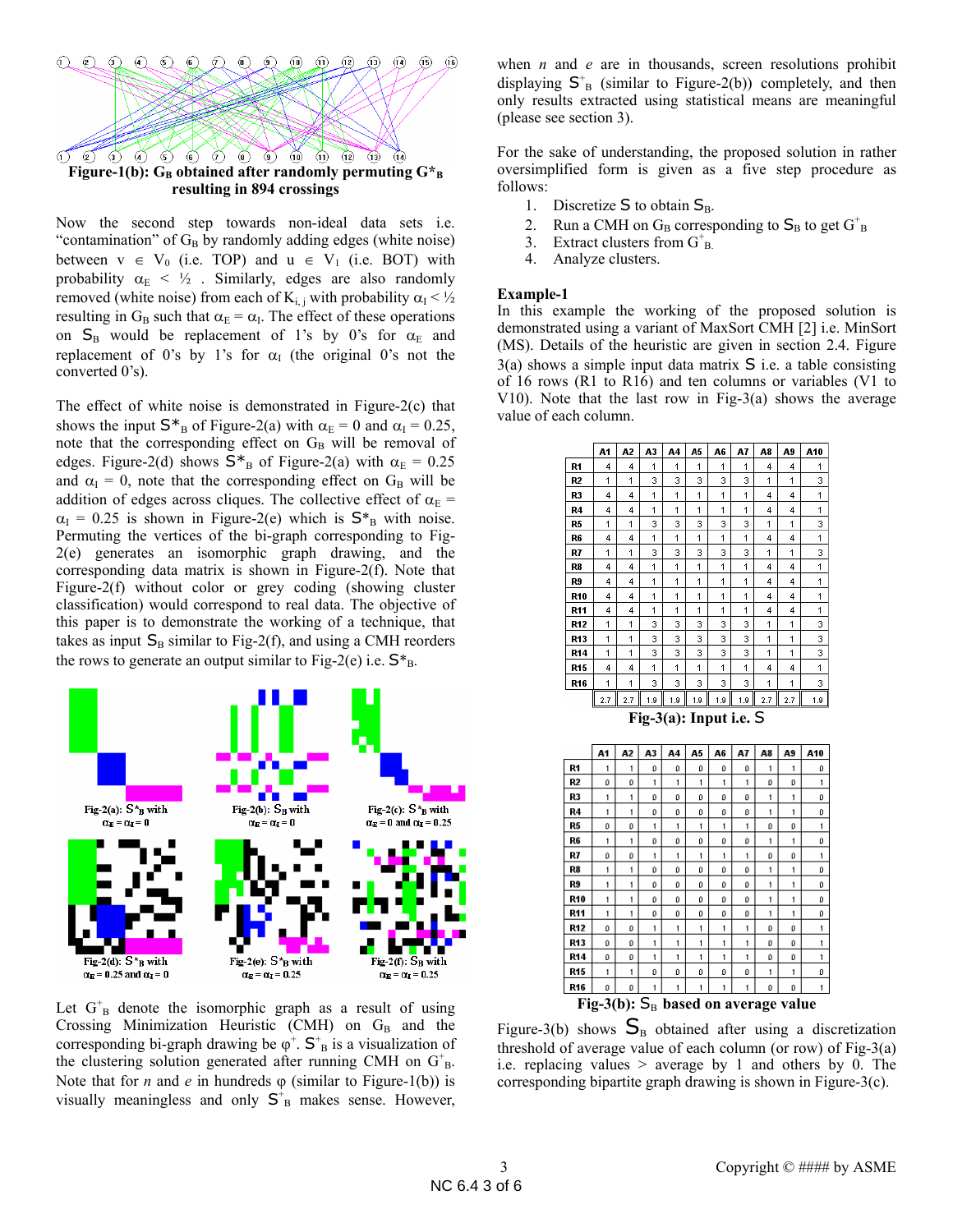

**Fig-3(d): Bipartite graph drawing obtained after running MS on Fig-3(c)** 

Figure-3(d) shows an isomorphic graph drawing of  $G_B$  obtained after running MS (MinSort) Heuristic on Figure-3(c). Figure- $3(d)$  also shows two clusters extracted i.e.  $C_1$ , and  $C_2$  shown by dotted lines. Figure-3(e) is the  $S<sup>+</sup><sub>B</sub>$  corresponding to Fig-3(d), while Fig-3(e) is the final solution with clusters identified by bold boxes. Observe that clustering in Fig-3(e) corresponds to perfect row matches for the table shown in Fig-3(a).





**Fig-3(f): Final output**

# **4.0 DATA DISCRETIZATION**

Discretization is critical to the proposed solution, as it reduces the complexity of the problem. Discretization is achieved by partitioning continuous variables or attributes into discrete values or categories. Recognize that weighted graph corresponding to S will always be a clique with quadratic number of edges. Working with S will force considering each and every edge of the un-discretized graph, hence a highly undesirable  $\Omega(n^2)$  time complexity. Thus the viable way out is discretization of  $S$  leading to  $S_B$ . Note that even algorithms with quadratic time complexities are unacceptable for most KDDM (Knowledge Discovery by Data Mining) applications according to Fayyad and Uthurusamy [6].

As this work deals with unsupervised clustering, therefore, supervised discretization methods such as Fuzzy discretization, Entropy Minimization discretization etc will not be considered. Instead unsupervised discretization methods will be covered i.e. making use of information about the distribution of values of attributes without class information. For a detailed comparison of different discretization methods please see Yang and Webb [15]. The discretization methods applicable to the problem are discussed in the subsequent sub-sections.

### 4.1 Equal Width Discretization (EWD)

EWD divides the number line between  $v_{min}$  and  $v_{max}$  into  $k$ intervals of equal width. Thus the intervals have width  $w = (v_{max})$ *-*  $v_{min}/k$  and the cut points are at  $v_{min} + w$ ;  $v_{min} + 2w$ ...  $v_{min} + (k)$ *-* 1)*w*. *k* is a user predefined parameter and is set as 2 in this work. Here *vmin* and *vmax* are minimum and maximum values, respectively.

### 4.2 Equal Frequency Discretization (EFD)

EFD divides the sorted values into *k* intervals so that each interval contains approximately the same number of instances. Thus each interval contains  $n=k$  (possibly duplicated) adjacent values.  $k$  is a user predefined parameter and is set as  $2$  in this work.

Note that for small values of *k* more information about the original data is ignored. On the other hand, large values of *k* will result in too few points per interval to get a reasonable estimate of the frequency of each interval. Both EWD and EFD are deemed simplistic, and potentially suffer from critical information loss due to the formation of inappropriate interval boundaries, since *k* is determined without reference to the properties of the given data. Furthermore both techniques are vulnerable to outliers that may drastically skew the range.

# **5.0 CROSSING MINIMIZATION HEURISTICS**

Crossing minimization problem has been studied for over two decades, and its two variants i.e. one-layer and two layers are known to be NP-Complete problems, please see Garey and Johnson [7]. There are basically three types of crossing minimization heuristics, (i) the classical ones that do not count the crossings, hence are very fast and yet give good results such as BaryCenter Heuristic BC by Sugiyama et al [14] and Median Heuristic (MH) by Eades and Wormald [5]. Then there are (ii) crossing counting heuristics that use a diverse set of approaches, such as greedy, tabu-search, simulated annealing, genetic algorithms, etc. and work by counting the number of crossings, hence carry the counting overhead. Lastly (iii) metaheuristics i.e. use the classical heuristics to generate the initial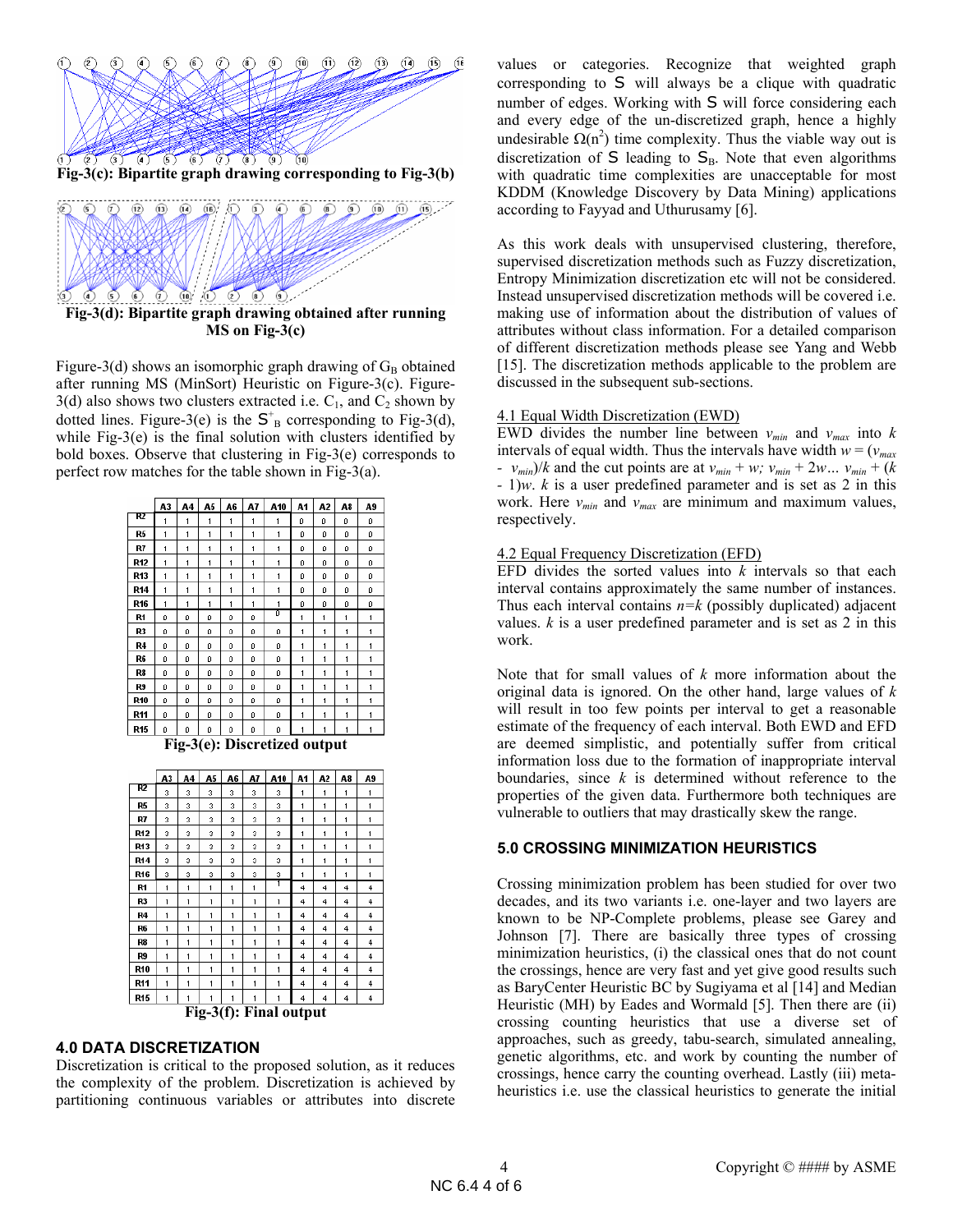arrangement of vertices, and then improve upon it using other heuristics. For a detailed study see Marti and Laguna [12].

### 5.1 MaxSort Heuristic

It reorders the vertices on the changeable layer according to the MaxSort weight [1] or representative value defined as follows:

$$
MaxSort(v) = \begin{cases} Max(P(w)) & \text{if } |adj(v)| \neq 0 \\ 0 & \text{otherwise} \end{cases}
$$

Here *v* is a vertex on the changeable layer,  $adj(v)$  is the set of neighbors of *v* on the fixed layer, and  $P(w)$  is the position of *w* on the fixed layer. In this work, instead of using MaxSort i.e. sorting on maximum value, its variant MinSort (MS) will be used i.e. sorting on minimum value, as it provides better results as compared to MaxSort. In MS\* a variant of MS, vertices with same MinSort weight are sorted in ascending order based on  $|adj(v)|$ . Note that for BC and MH, vertices on the changeable layer are reordered based on their barycenter (average) and median values, respectively.

### **Example-2**

In this example working of the MS heuristic is demonstrated for a simple bi-graph.





Figure-4(a) shows a bi-graph with 5 crossings. First the vertices in the fixed layer (indicated by the arrow) are assigned ordering i.e. 1, 2, and 3. Subsequently the orderings for the changeable layer are generated based on the minimum value resulting in reordering of vertices to 2, 3 and 1 as shown in Figure-4(b) BOT bipartition. This process is repeated till equilibrium is reached i.e. no further change in orderings. The final nonoptimal output is shown in Figure4(c); with two crossings.

For a  $G_B$  numbering the vertices in the TOP and subsequently sorting vertices in the BOT, and then repeating this process for the BOT has the effect of two forces that are alternated until an equilibrium state is reached. An equilibrium state corresponds to the final output that does not change with further application of that CMH.

# 5.2 How biclustering occurs

As a consequence of crossing minimization the edge lengths are decreased, and vertices come closer. If arbitrary vertices come close, then edge length will not decrease. Meaning, vertices with high interconnectivity come together in a neighborhood, thus enhancing clustering. The effect of noise is "moving" the vertices in the "wrong" neighborhood. Therefore, need to have robust estimators of position. Although Median is a robust estimator, and works well too, but the corresponding MH is slow. Thus the performance deteriorates for large problems.

# **6.0 BICLUSTER QUANTIFICATION**

To quantify the biclustering solution for a bicluster Ci with  $r_i$ rows and  $a_i$  attributes the following notation is proposed:

Let the total number of 1's present in a cluster be  $T_{i1}$ Let the maximum number of 1's in a cluster be  $M_{i1}$  ( =  $r_i$  x a<sub>i</sub>) Let the maximum possible number of 1's be  $P_{i1}$  ( =  $\alpha$  M<sub>i1</sub>) The accuracy of the bicluster extracted will be  $A_i = T_{i1}/P_{i1}$ represented as a percentage.

Hence the accuracy of the solution will be the weighted sum of  $A_i$  for all i divided by sum of  $T_{i1}$  for all i. Note that the percentage can be greater than 100% too, since  $P_{i1}$  is a probable measure, as the actual values are generated randomly.

In the following analysis, only those bicluster extractions are considered for which the bicluster extracted only consist of elements from a single bicluster. Based on the above bicluster quantification criterion, the following table is generated for simulated data consisting of K<sub>32,32</sub> ∪ K<sub>64,32</sub> ∪ K<sub>64,128</sub>

| $0\%$<br>use<br>u | c٥.<br>'O | 70  | E O A<br>70<br>-- | 300<br>70 | 70         |
|-------------------|-----------|-----|-------------------|-----------|------------|
| ОC<br>urac        |           | 100 | $\sim$ $-$        | mе.       | . .<br>$-$ |

### **Table-1: Quantification of biclustering under noise**

# **7.0 COMPLEXITY ANALYSIS OF CRA\_CMH**

Cheng and Church [4] were the first to apply biclustering to gene expression data. Given a data matrix S a maximum acceptable mean squared residue score  $\delta$  >0 was used, the goal was to find δ-biclusters i.e. subsets of rows and subsets of columns with a score no larger than δ.

This goal was achieved by using several greedy row/column removal/addition algorithms that were then combined into an overall approach that made it possible to find a given number of δ-biclusters. The obvious disadvantage of their technique being large number of iterations, which in turn translates to a slow solution. Figure-5(b) shows the randomly permuted input with  $\alpha$  = 10% while Fig-5(b) shows the output using the Cheng and Church (C&C) technique. Interestingly, for  $\alpha = 0$ % Cheng and Church technique required several iterations before termination, while our technique terminated in just a single iteration!

Figure-5(c) shows perfect biclustering using MH. The time taken was orders of magnitude less than the Cheng and Church technique. Note that biclustering is represented by grouping of 1's.